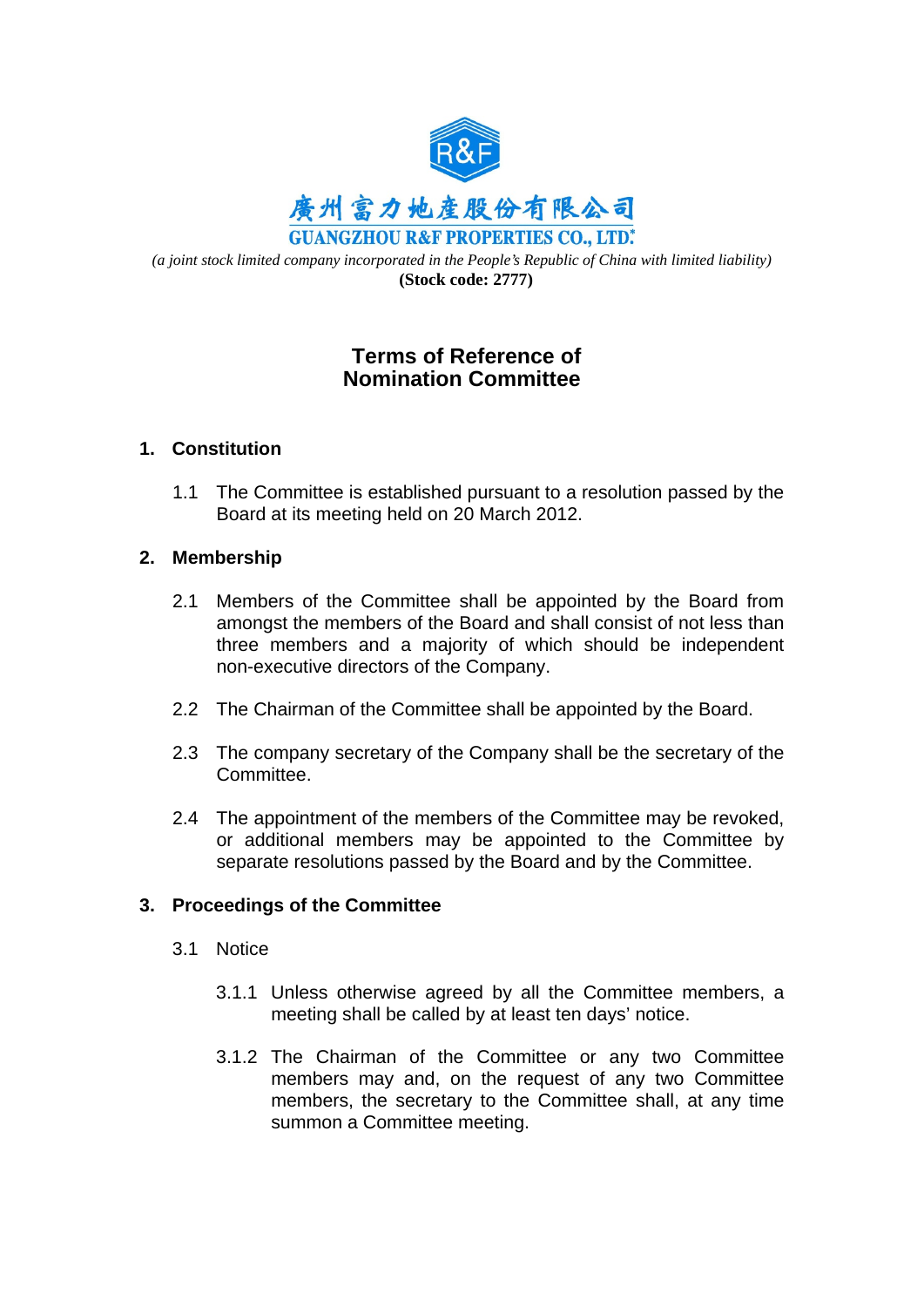- 3.1.3 Notice of meeting shall state the time and place of the meeting and shall be accompanied by an agenda together with other documents which may be required to be considered by the members of the Committee for the purposes of the meeting.
- 3.2 Quorum

The quorum of the Committee meeting shall be two members of the Committee. A resolution shall be passed with the majority of the members of the Committee.

3.3 Frequency

Meetings shall be held at least once a year to review, formulate and consider the nomination procedures as regards the appointment, reappointment and removal of directors ("Directors") of the Company, their implementation during the year and to make recommendations to the Board on candidates for appointment as Directors.

## **4. Written resolutions**

4.1 Written resolutions may be passed by all Committee members in writing.

## **5. Proxy**

5.1 A Committee member who is unable to attend the meeting can appoint another Committee member as his proxy to attend the meeting on his behalf or express his views or propose resolutions to the Committee in writing. Attendance at the meeting by a proxy should not be counted as attendance by the Committee member himself.

## **6. Authority of the Committee**

- 6.1 The Committee may exercise the following powers
	- 6.1.1 to seek any information it requires from any employee of the Company and its subsidiaries (together, the "Group") and any professional advisers in order to perform its duties;
	- 6.1.2 to review the performance of the Directors and the independence of independent non-executive Directors in relation to their appointment or reappointment as Directors;
	- 6.1.3 to obtain, at the Company's expenses, external legal or other independent professional advice on or assistance to any matters within these terms of reference, including the advice of independent human resource consultancy firm or other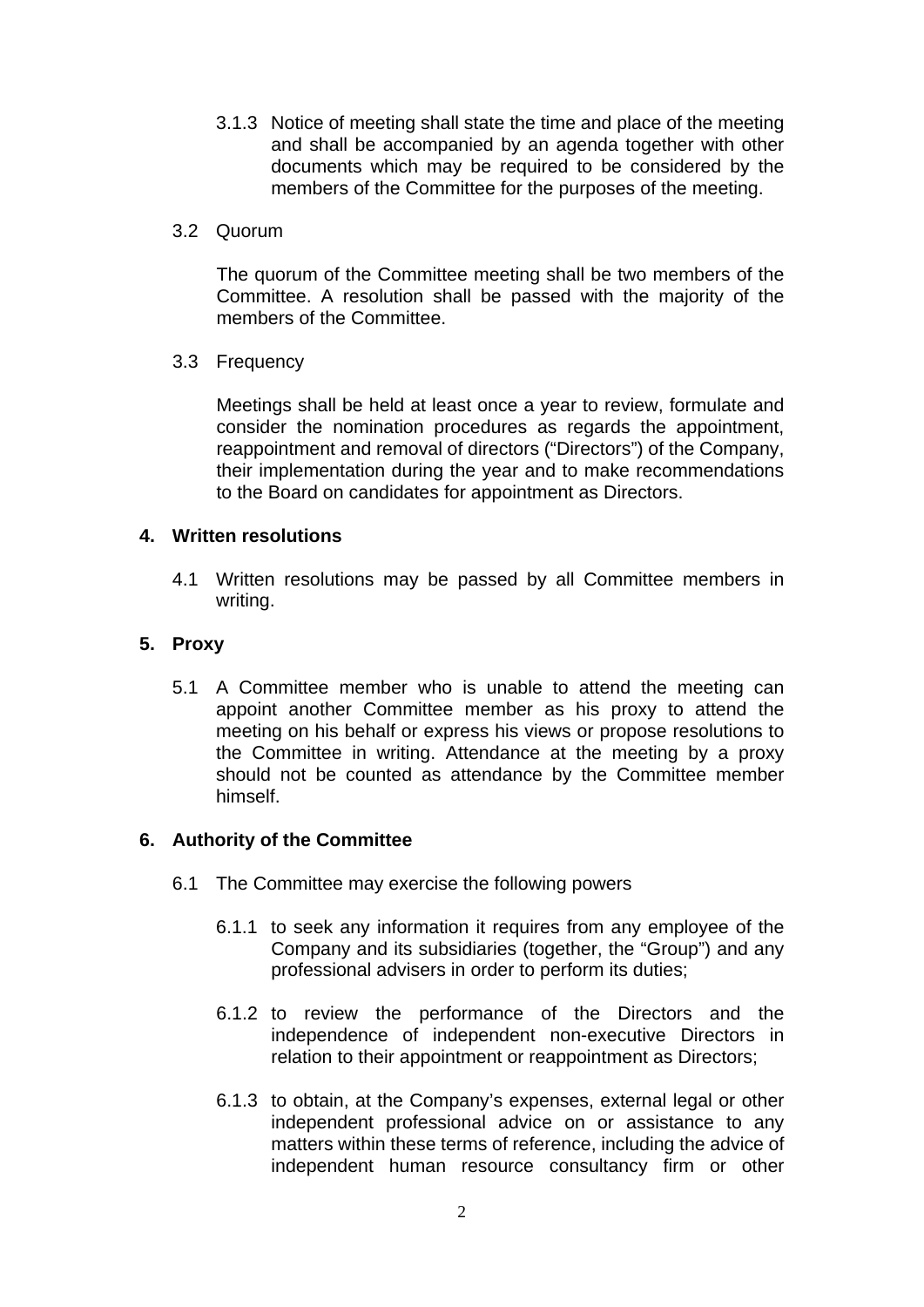independent professionals, and to secure the attendance of external parties with relevant experience and expertise at its meetings if it considers this necessary. The Committee shall have full authority to commission any search (including without limitation litigation, bankruptcy and credit searches), report, survey or open recruitment which it deems necessary to help it fulfill its duties;

- 6.1.4 to review annually these terms of reference and their effectiveness in the discharge of its duties and to make recommendation to the Board any changes it considers necessary; and
- 6.1.5 to exercise such powers as the Committee may consider necessary and expedient so that their duties under section 7 below can be properly discharged.
- 6.2 The Committee should be provided with sufficient resources to discharge its duties.

## **7. Duties**

- 7.1 The duties of the Committee shall be:
	- 7.1.1 review the structure, size and composition (including the skills, knowledge and experience) of the board at least annually and make recommendations on any proposed changes to the board to complement the issuer's corporate strategy;
	- 7.1.2 identify individuals suitably qualified to become board members and select or make recommendations to the board on the selection of individuals nominated for directorships;
	- 7.1.3 assess the independence of the independent non-executive Directors;
	- 7.1.4 make recommendations to the board on the appointment or re-appointment of directors and succession planning for directors, in particular the chairman and the chief executive; and
	- 7.1.5 make recommendations to the Board, including but not limited to, the following:
		- (i) the re-election by shareholders of the Company of any Directors who are due to retire by contract having regard to their performance and ability to continue to contribute to the Board;